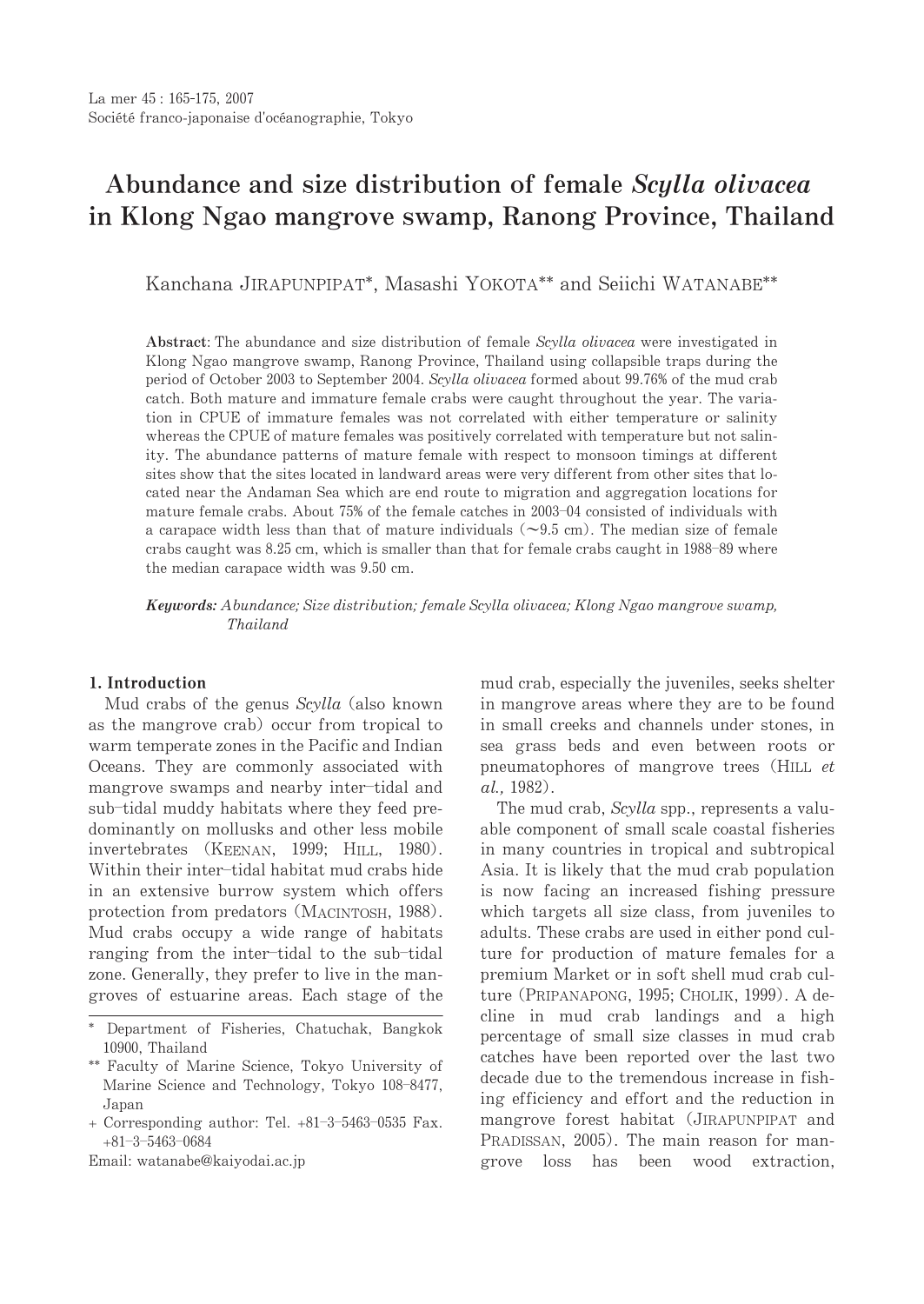

Fig. 1. Study area at Klong Ngao mangrove swamp, Ranong Province, Thailand showing the sampling station 1-6. Inset shows the location of the study area on the west coast of Thailand.

conversion of mangrove areas to agricultural and coastal aquaculture and tin mining. Meanwhile the demand for mud crabs has increased considerably. To conserve the mud crab stock some countries have imposed minimum landing sizes (ROBERTSON and KRUGER, 1994). Furthermore, restoration of mangrove habitat is now widely practiced in the south East Asia (MACINTOSH et al., 2002) but little is known about the recovery potential of mud crabs

Ranong province in the western coast of Thailand is well known as the main area for orange mud crab (Scylla olivacea) or black mud crab collection by local fishermen. Klong Ngao is a mangrove-fringed shallow tidal creek located within the northern part of Ranong where the mud crab fishery is the main income of local fishermen (MOSER, et al., 2005).

The mangrove forests in Ranong Province have been rapidly decreasing in area from 367,900 Ha in 1961 to only 168,682 Ha in 1993, a decrease of 54% (KHEMNARK, 1995), while the total annual catch had declined from 109 tons in 1988–89 to 65 tons in 1994–95 (JIRAPUNPIPAT and PRADISSAN, 2005). Furthermore, feedback from local fishermen that the size and relative abundance (catch per unit of effort) of mud crab have decreased in recent years. Therefore a large area of mangrove forest has been replanted with the aim of bringing the ecosystem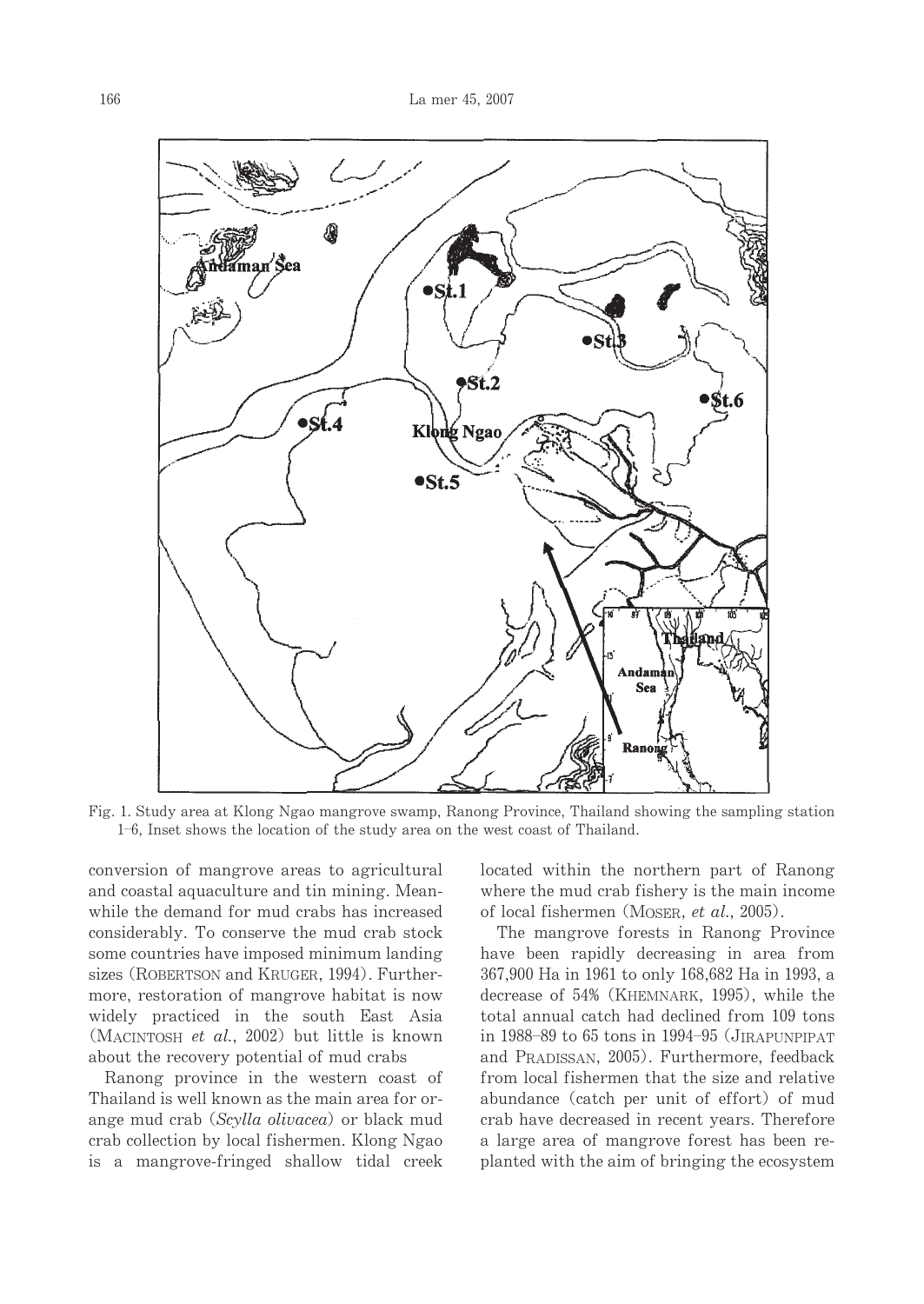back to its original condition. In addition, the Department of Fisheries, Thailand (DOF) has developed a project for mud crab stock enhancement, with Klong Ngao mangrove forest being selected as a pilot project. The project started in 2001 with the release of  $\sim$ 200 million megalopa crab larvae to the mangrove forest. In spite of the comprehensive project, scientific assessment of the recovery project is still insufficient. Thus, little is known about the abundance and size range of mud crab caught after reforestation and stock enhancement in the area. Moreover, it is said that environmental condition of local habitat is important for recovering the mud crab population, while the relationship between the abundance and environmental factors is also unknown. This paper investigates the current state of abundance: include variation in abundance related to the environment factors, size distribution and long-term changes in median size of female mud crabs (Scylla olivacea) caught in Klong Ngao mangrove forest. From this quantitative analysis, we will discuss some effectively of the recovery programs for the mud crab stock such as rehabilitation of the mangrove forest and stock enhancement.



Fig. 2. Collapsible trap for catching the mud crab in Klong Ngao mangrove swamp, Ranong Province, Thailand.

## 2. Materials and methods

## 2.1. Study area and collection of samples

The study was carried out in a mangrove forest called Ngao located in Ranong province. It lies between latitude  $9^{\circ}21'$  to  $10^{\circ}42'$  north and longitude  $98^{\circ}24'$  to  $98^{\circ}56'$  east, and covers an area of approximately 30 square kilometers (Fig. 1). Ngao canal or Klong Ngao as it is called locally, runs from east to west and divides the mangrove forest into two parts. The

Table 1. CPUE (number of crabs per trap) of mature and immature females Scylla olivacea by station and month

| Site | Month        | Oct.  | Nov.  | Dec.  | Jan.  | Feb.  | Mar.  | Apr.  | May   | Jun.  | Jul.  | Aug.  | Sep.  |
|------|--------------|-------|-------|-------|-------|-------|-------|-------|-------|-------|-------|-------|-------|
| St.1 | No. of traps | 75    | 80    | 85    | 85    | 80    | 85    | 85    | 70    | 73    | 81    | 80    | 72    |
|      | Mature       | 0.040 | 0.025 | 0.024 | 0.012 | 0.025 | 0.059 | 0.071 | 0.086 | 0.151 | 0.037 | 0.013 | 0.000 |
|      | Immature     | 0.213 | 0.025 | 0.200 | 0.094 | 0.150 | 0.247 | 0.141 | 0.671 | 0.493 | 0.247 | 0.038 | 0.042 |
| St.2 | No. of traps | 95    | 105   | 105   | 105   | 76    | 90    | 105   | 105   | 98    | 98    | 98    | 91    |
|      | Mature       | 0.042 | 0.019 | 0.000 | 0.010 | 0.000 | 0.144 | 0.057 | 0.105 | 0.020 | 0.112 | 0.041 | 0.077 |
|      | Immature     | 0.179 | 0.029 | 0.038 | 0.067 | 0.118 | 0.122 | 0.133 | 0.305 | 0.316 | 0.235 | 0.082 | 0.099 |
| St.3 | No. of traps | 75    | 70    | 80    | 80    | 80    | 80    | 80    | 70    | 70    | 85    | 80    | 80    |
|      | Mature       | 0.080 | 0.000 | 0.000 | 0.025 | 0.038 | 0.025 | 0.050 | 0.029 | 0.100 | 0.071 | 0.063 | 0.038 |
|      | Immature     | 0.120 | 0.100 | 0.038 | 0.100 | 0.125 | 0.113 | 0.138 | 0.429 | 0.386 | 0.212 | 0.025 | 0.225 |
| St.4 | No. of traps | 80    | 83    | 85    | 71    | 85    | 85    | 75    | 86    | 86    | 87    | 89    | 88    |
|      | Mature       | 0.075 | 0.012 | 0.012 | 0.014 | 0.024 | 0.141 | 0.107 | 0.023 | 0.023 | 0.126 | 0.034 | 0.023 |
|      | Immature     | 0.275 | 0.120 | 0.082 | 0.225 | 0.306 | 0.235 | 0.187 | 0.523 | 0.547 | 0.322 | 0.124 | 0.239 |
| St.5 | No. of traps | 85    | 85    | 85    | 85    | 85    | 85    | 85    | 85    | 85    | 85    | 85    | 75    |
|      | Mature       | 0.024 | 0.012 | 0.000 | 0.012 | 0.024 | 0.082 | 0.118 | 0.071 | 0.059 | 0.071 | 0.035 | 0.027 |
|      | Immature     | 0.153 | 0.012 | 0.047 | 0.059 | 0.212 | 0.094 | 0.106 | 0.306 | 0.282 | 0.153 | 0.212 | 0.080 |
| St.6 | No. of traps | 60    | 60    | 50    | 50    | 60    | 60    | 60    | 60    | 50    | 50    | 50    | 40    |
|      | Mature       | 0.000 | 0.000 | 0.000 | 0.000 | 0.000 | 0.050 | 0.050 | 0.017 | 0.020 | 0.040 | 0.040 | 0.000 |
|      | Immature     | 0.233 | 0.250 | 0.180 | 0.280 | 0.400 | 0.217 | 0.317 | 0.167 | 0.280 | 0.160 | 0.060 | 0.100 |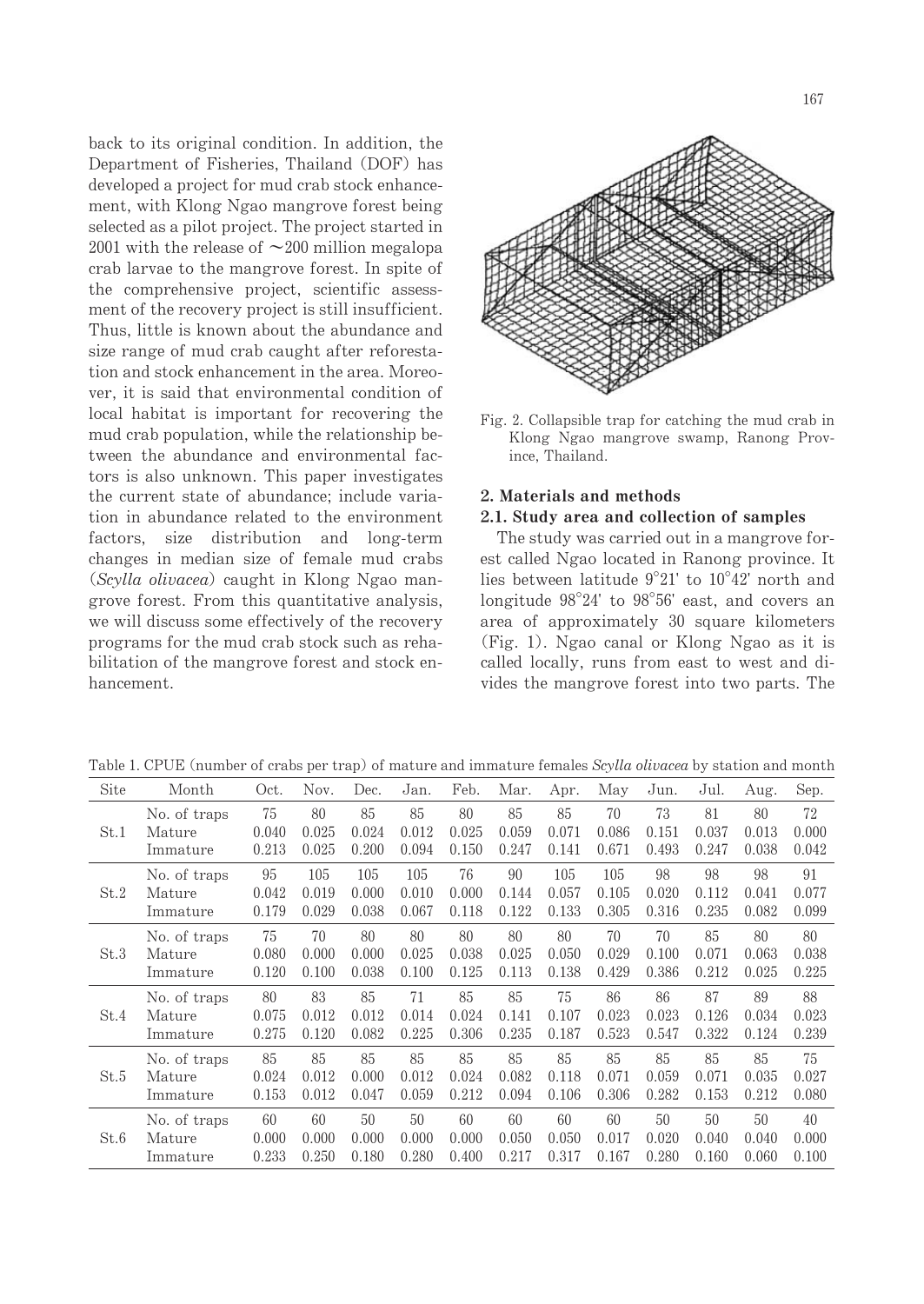local climate is strongly influenced by two monsoon seasons: the southwest monsoon from May to September and the northeast monsoon from November to February.

Six stations were established in different areas as shown in Fig.1. Sampling was conducted monthly for 12 months during October 2003 to September 2004 using collapsible traps (Fig. 2). Measurements of surface temperature and salinity were also taken at these times. The number of traps used at each station varied between  $40-105$  traps (Table 1) depending on the weather condition. Fresh trash fish was used as bait in the traps. The standard size of the collapsible traps was 27 cm width; 40 cm length and 12 cm height with two funnel entrances at opposite side. The metal frame of the trap was covered with a strong fishing net of stretched mesh diameter 4 cm. Crabs were collected during spring tides when the water level was high enough to cover the mangrove habitat. Traps were set in the morning at low tide and then collected during the subsequent high tide. At each station the size (external carapace width) and weight of crabs were recorded. Sexes were identified and female crabs from each station were grouped into immature and mature females according to the shape of abdomen, mature crabs as determine by a larger, more rounded abdomen than the immature crab.

## 2.2 Data analysis

#### 2.2.1 Abundance and assemblage pattern

At each station, the relative abundance (catch per unit of effort; CPUE) of mature and immature female crabs was estimated in term of number of crabs caught per trap. Pearson correlation was used to identify the relationship between CPUE of immature and mature female crab and salinity and temperature.

The CPUE of mature and immature females during the inter-monsoon period between the southwest and northeast monsoon (October); the north east monsoon (November to February); the inter-monsoon period between northeast and southwest monsoon (March to April) and southwest monsoon (May to September) were estimated. Assemblage patterns of abundance at different sites were analyzed by cluster analysis. Square Euclidian distances among sampling stations were calculated and UPGMA (Unweighted Pair-Group Method Using Arithmetic Average) were used to determine clusters.

# 2.2.2 Size distribution and long term change of median size

The recent size distribution of both immature and mature females S. olivacea was analyzed using catch data during October 2003-September 2004. In addition, the long-term changes in size distribution and median size were compared by female S. *olivacea* caught in Klong Ngao mangrove swamp for the period of 15 years. The size of female S. olivacea data during April  $1988 - \text{March } 1989$  and July  $1994$ - June 1995 were previously available from Cheewasedtham and Sudthongkong pers. comm. and the data during October 2003-September 2004 was from the present sampling. The crab data during 1988–1989 was collected by crab lift net while the data during 1994-95 and 2003-2004 were collected by collapsible pot. There was no difference in the size of mud crabs caught by the two forms of fishing gear (JIRAPUNPIPAT and PRADISSAN, 2005). The SPSS version 10 (Statistical Package for the Social Sciences) was used in all analyses.

#### 3. Results

#### Abundance and assemblage patterns

The dominant species of mud crab was Scylla olivacea which accounted for 99.76% of the total annual mud crab caught by collapsible trap. The female catch of S. *olivacea* was made up of 19% mature and 81% immature crabs (Table 1). Relative abundance was defined as the mean number of S. *olivacea* caught per trap (CPUE). Mean surface water temperature varied from  $23$  to  $32^{\circ}$ C while salinity varied from between  $23$ to 34 ppt. The variation in CPUE of immature females was not correlated with either temperature or salinity whereas the CPUE of mature females was positively correlated with temperature but not salinity (Spearman,  $P=$ 0.03). The CPUE of immature female crabs caught throughout the year was greater than that of mature females. The maximum CPUE of immature crabs was found in May at station 1 with a value of 0.67 crabs per trap but the highest average CPUE for immature crabs was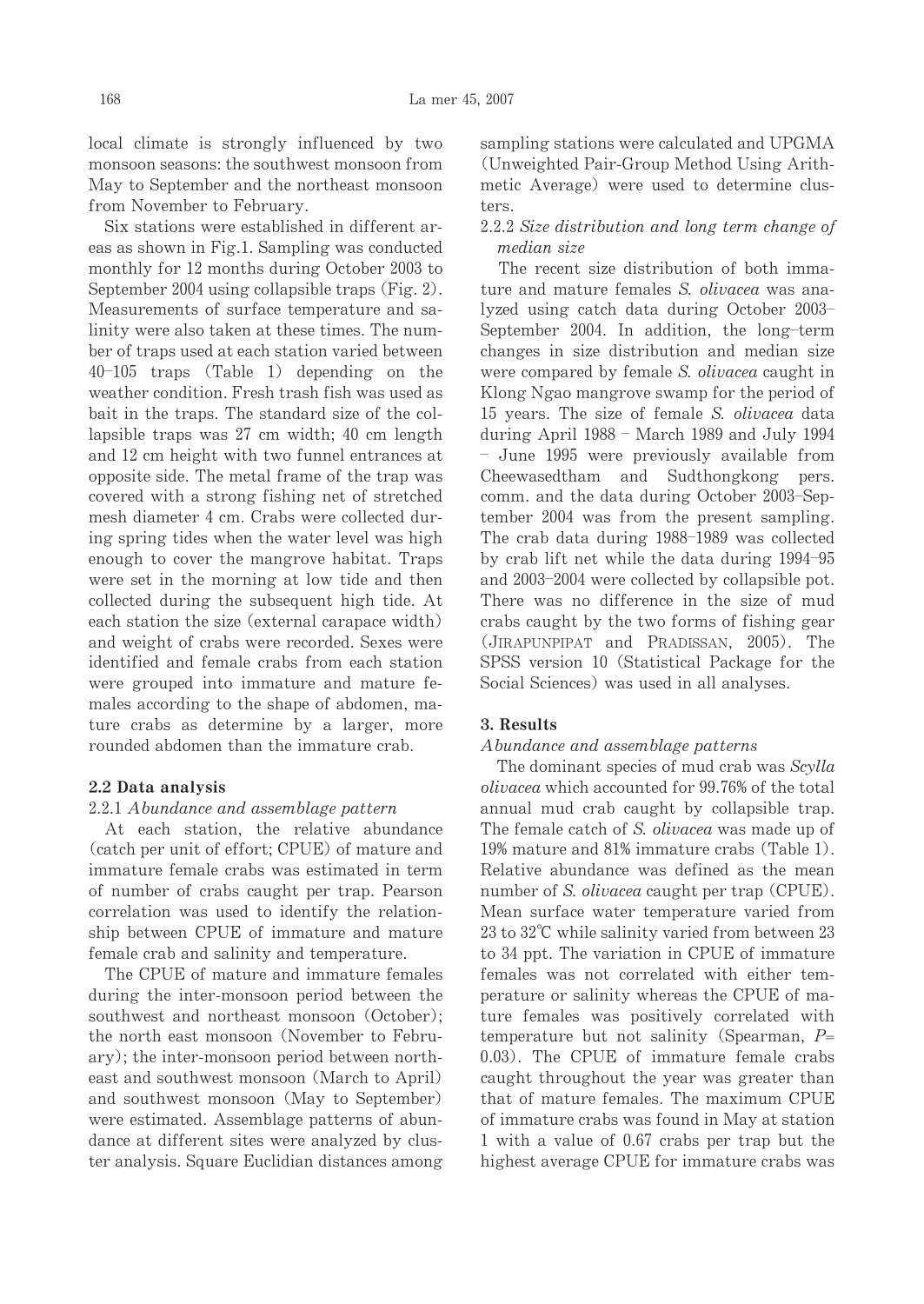

Fig. 3. Mean CPUE (number of crabs per trap) and standard deviation for immature and mature females Scylla *olivacea* by station.

at station 4 (Fig. 3 and Table 1).

Fig. 4A shows the abundance pattern of immature female crabs. The dendrogram reveals three distinct clusters: stations 2, 5, which are near to Klong Ngao and station 3 which was located more landward, appeared in the first cluster while the second cluster comprised stations 1 and 4, (sites close to Andaman Sea). The third cluster included only station 6 which was located in a more landward position that was not connected to the sea. The first two clusters follow the same seasonal pattern with different magnitudes while the third cluster shows a different pattern from the first two clusters  $(Fig.4B)$ .

The CPUE of mature female crabs varied from  $0.01$  to  $0.15$  crabs per trap (Table 1). The monthly CPUE of mature female crabs from each station showed similar trends with slight differences in the duration of maximal values. High CPUE levels were found in June at station 1 and in March at station 2 and 4 with values of 0.15 and 0.14 crabs per trap respectively. The lowest CPUE values were found between September and February for all stations especially station 6 where mature females were not caught during the period October to February and during September. The average CPUE values for mature female crabs at stations 1 to 5 were greater than that for station  $6$  (Fig. 3).

The abundance pattern of mature female crab at each site revealed two obvious distinct clusters and another loosely cluster as shown in Fig. 5A. Station 6 which located in the most landward position appeared in the first cluster; station 3 which was intermediate between inner and outer landward positions appeared in the second cluster and the other stations (1, 2, 4) and 5) (located near the Andaman Sea and close to Klong Ngao) are included in the third loosely cluster. Although three clusters are unclear on the dendrogram, seasonal trend of CPUE among these clusters is obviously different (Fig. 5B). The CPUE values of mature female crabs during different monsoon periods showed varying patterns with quite different magnitudes apart from the northeast monsoon period when CPUE values were of similar magnitude.

# Size distribution and long term change in me $dian\, size$

The size distribution of immature females ranged from 4.0 to 11.0 cm while mature females ranged from 8.5 to 14.0 cm. Fig.6 shows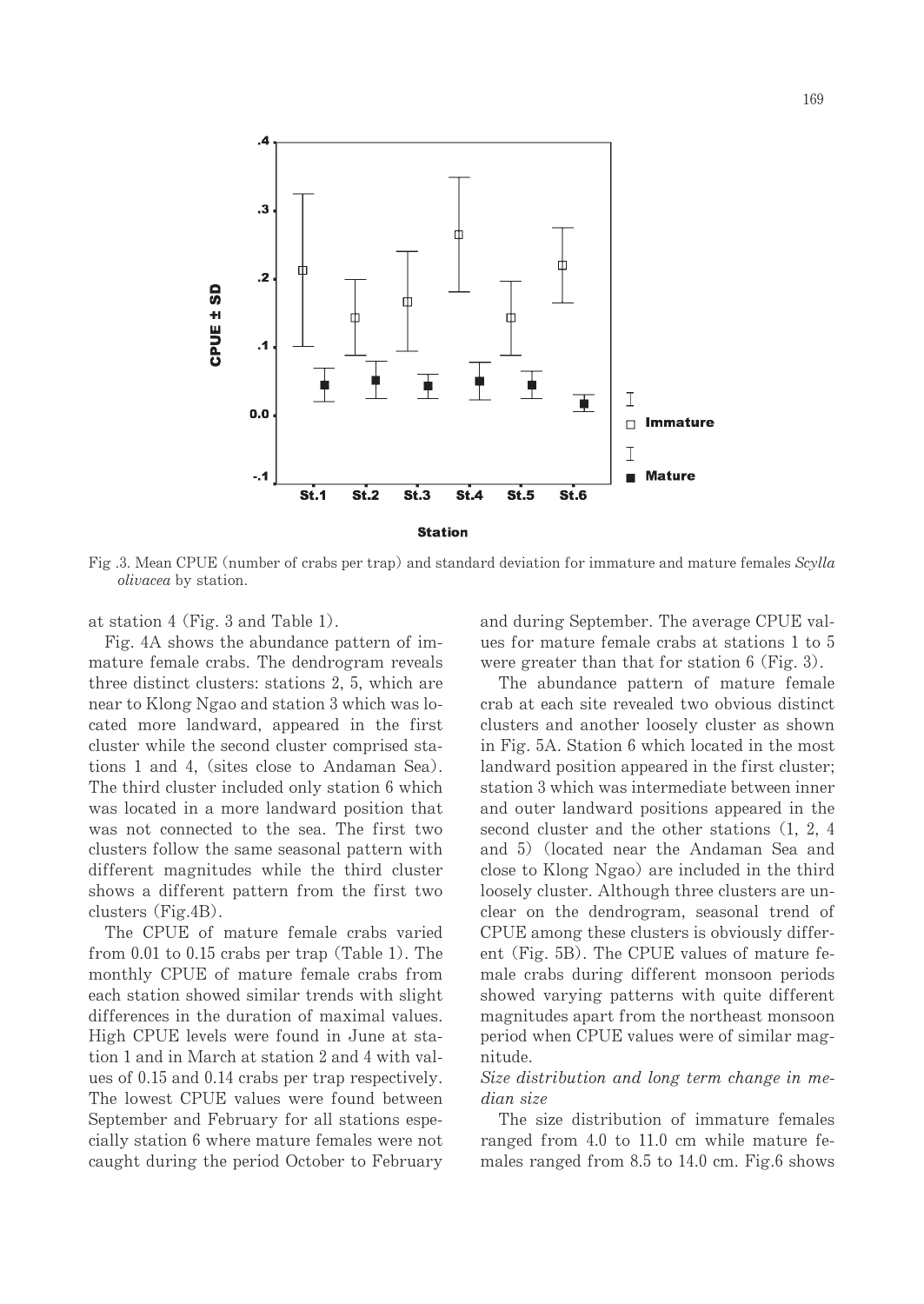

**Rescale Distance Cluster Combine** 

Fig. 4. (A) Dendrogram obtained from cluster analysis on abundance of immature female at 6 stations. (B) The abundance of immature female; cluster 1 include station 2, 3 and 5; cluster 2 include station 1 and 4 and cluster 3 include station 6 versus monsoon season (inter SW≠ inter-monsoon period between southwest and northeast monsoon in October, NE; north east monsoon during November to February, Inter NE&SW; inter-monsoon period between northeast and southwest monsoon during March to April and SW; southwest monsoon during May to September) as derived from cluster analysis.

the size distribution of Scylla olivacea over a 15y period during 1988-1989, 1994-1995 and 2003-2004. The size distribution of female crabs caught during  $2003-2004$  ranged from 4.0 to 14.0 cm with a median size of 8.25 cm. The size distribution of female crabs caught during 1994  $-95$  varied from 3.5 to 13.0 cm with a median size of 8.0 cm. The sizes of female mud crabs caught during 2003–04 were a little larger when compared to those of female crabs caught in 1994-95. The box plot showed that about 75% of the crabs caught during  $1994-95$  and  $2003-04$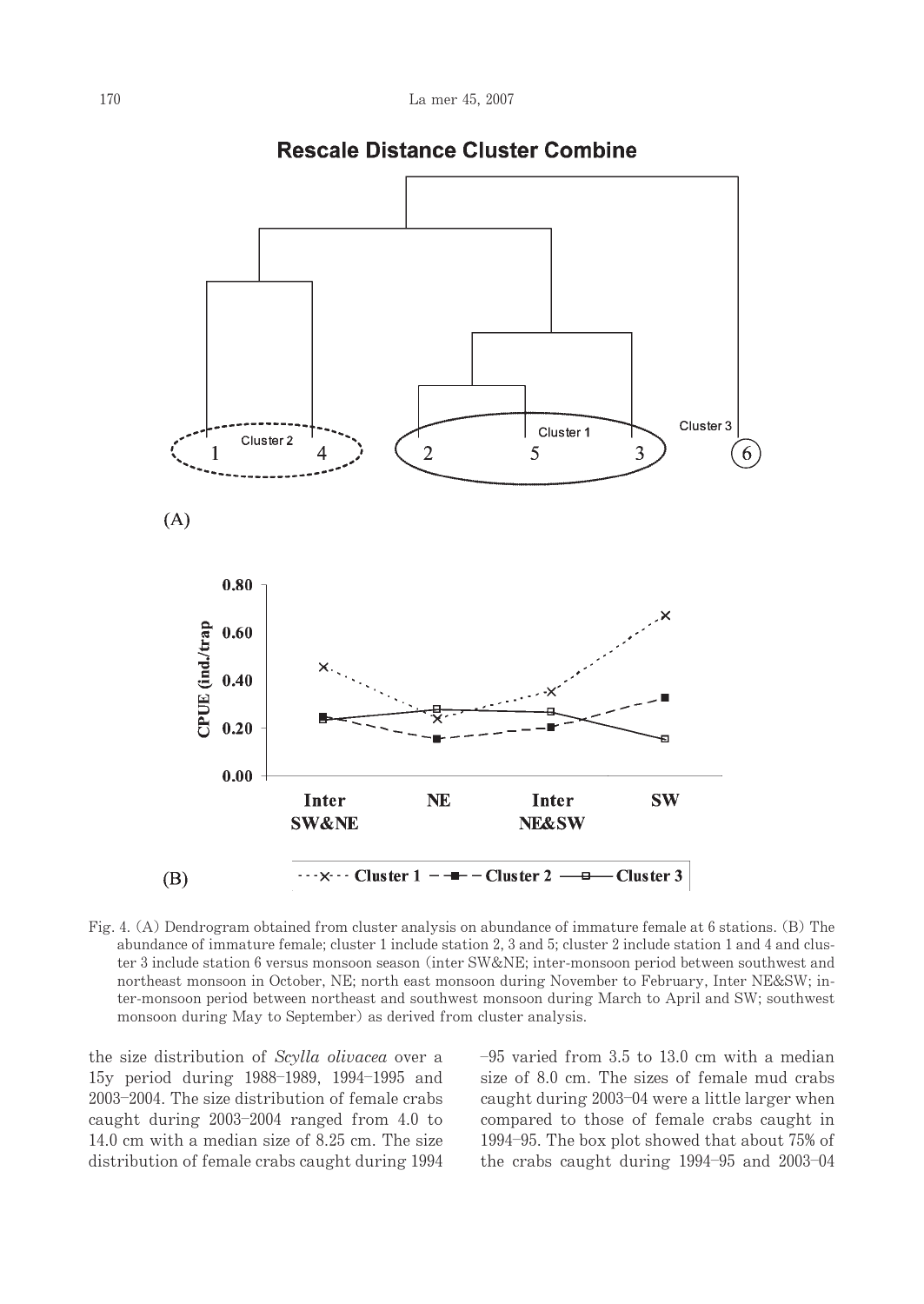

**Rescale Distance Cluster Combine** 

Fig. 5. (A) Dendrogram obtained from cluster analysis on abundance of mature female at 6 stations. (B) The abundance of mature female (cluster 1 include station 6; cluster 2 include station 3 and cluster 3 include station 1, 2, 4 and 5 versus monsoon season (inter SW≠ inter-monsoon period between southwest and northeast monsoon in October, NE; north east monsoon during November to February, Inter NE&SW; inter-monsoon period between northeast and southwest monsoon during March to April and SW; southwest monsoon during May to September) as derived from cluster analysis.

were small sized with carapace width less than the mean size at 50% first maturity ( $CW_{50}=9.55$ ) cm, JIRAPUNPIPAT 2008). Few female crabs were observed with a carapace width size greater than 12.0 cm. The size distribution of female crabs caught during 1988-89 ranged from  $6.0-14.5$  cm with a median size of  $9.5$  cm; about half of the female catch over this period was larger in size than the 50% mature individuals  $(9.55 \text{ cm})$ .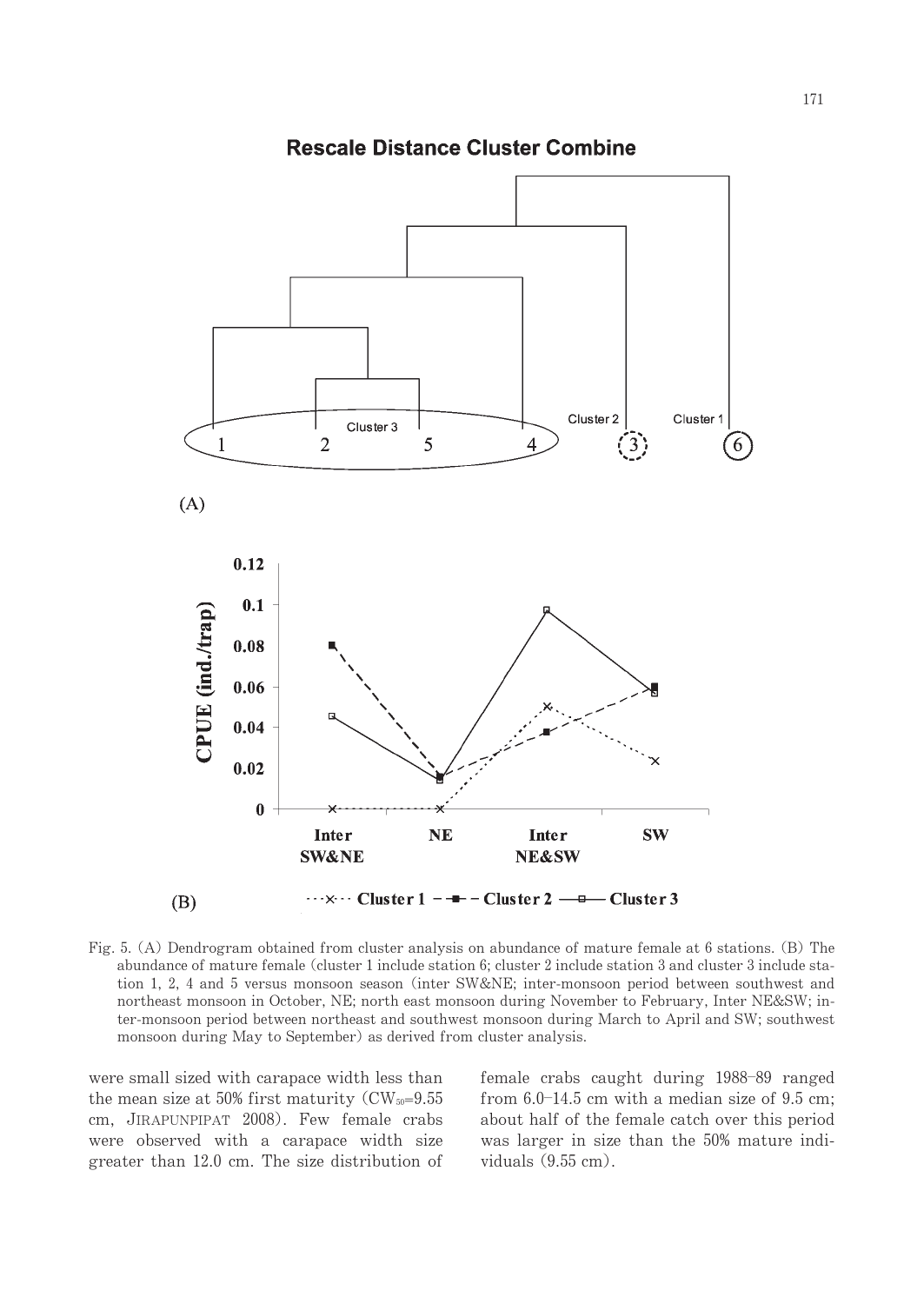

Fig. 6. Box plot of the size distribution of female crabs caught in Klong Ngao (the box lower and upper limits represent the 25th and 75th percentile, the black horizontal line inside the box represents the median and the lower and upper limits of the T-bars represent the 10th and 90th percentile respectively, with values beyond the range represented by open circles). Maturity size is referred from JIRAPUNPIPAT (2008).

# 4. Discussion

Since there was no information on abundance of female mud crab in Klong Ngao mangrove swamp before this study, the CPUE value was used as an index of abundance even though it is not representative of the entire population. In this study the collapsible traps were thought to provide the best estimation of CPUE as they are the main fishing gear for catching mud crab in Klong Ngao mangrove swamp. Although size distributions of samples caught by collapsible pots were skewed in other crabs (ARCHDALE and KUWAHARA 2005: ARCHDALE et al. 2006a, b), there was no difference in the size of the mud crabs sampled between the traps and another fishing gear (JIRAPUNPIPAT and PRADISSAN, 2005). Moreover, the CPUE by the traps demonstrated seasonal distributions of both immature and mature females are correlated with two environmental factors; monsoon timing and temperature.

The CPUE of mature females was positively correlated with temperature but not salinity. This probably because crabs were captured by means of traps bait with fish which relies on a feeding response by the crabs. Feeding by decapod crustaceans is affected both by environment factors such as temperature and physiological factors such as molt condition (WILLIAMS and HILL, 1980). MILLER (1990) also reported that the catchability of crustaceans often increases with temperature. In contrast, the CPUE of S. serrata in Australia was negatively correlated with salinity (24–35 ppt) but positively correlated with temperature (WILLIAMS and HILL 1982). However this is not the case in all examples as MARK *et al.*  $(2006)$ found that there was no correlation between CPUE of S. *olivacea* and salinity and temperature in Buswan mangrove, Philippines.

Both immature and mature female crabs were observed throughout the year though no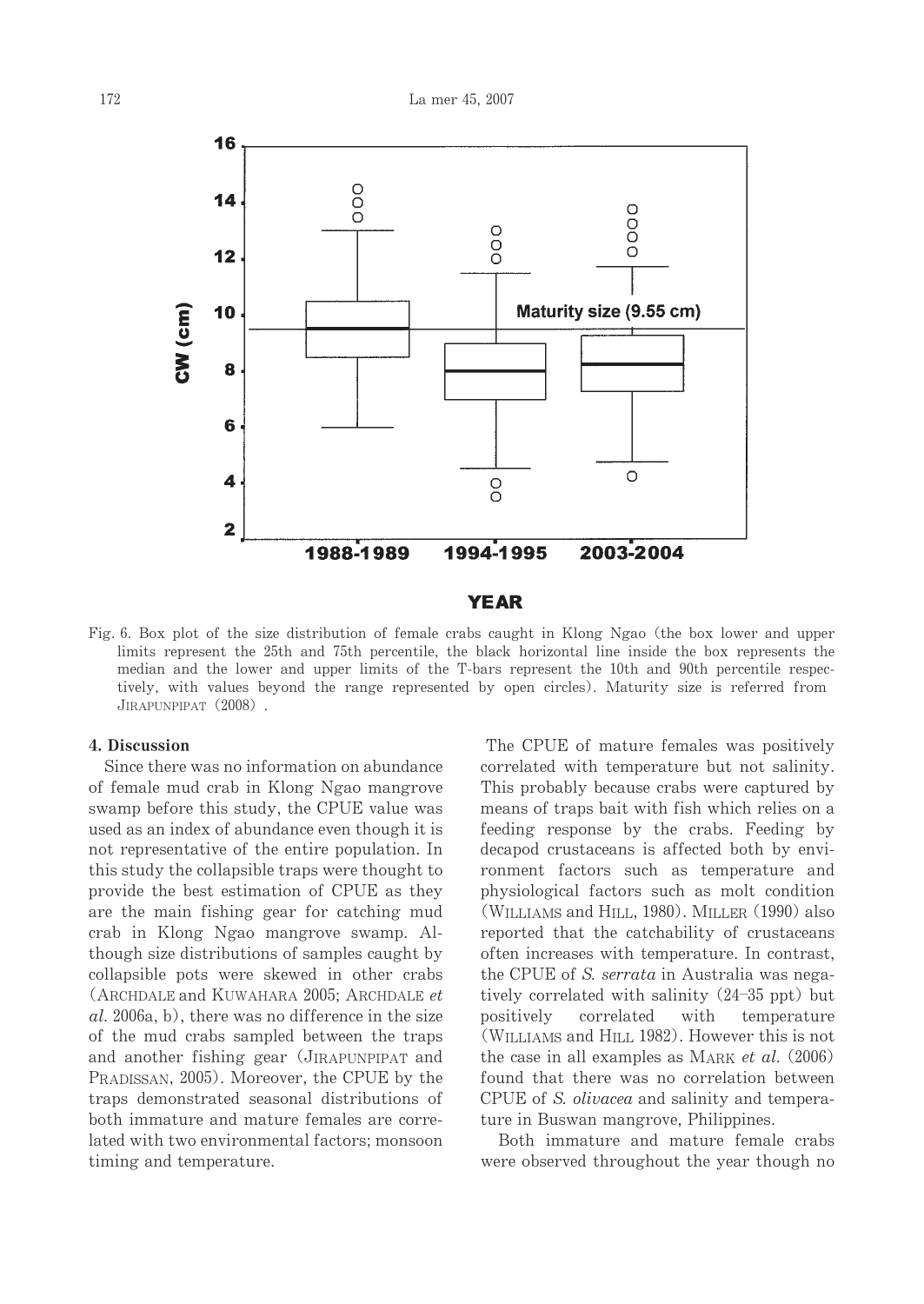berried females were caught by collapsible traps. However, the berried female crabs were frequently caught by trawl and push net during October to December at offshore sites from the Klong Ngao mangrove swamp (CHEEWASEDTHAM. pers. obs. and  $1987$ . POOVACHIRANON. Furthermore. HEASMAN et al., (1985) reported that the berried females are less susceptible to conventional fishing methods, e.g., baited trap, as they stop feeding when they migrate offshore. Our data support the conclusion that berried female S. *olivacea* migrates offshore for spawning.

It is notable that few mature females were found during October to February and September in landward areas. This is likely due to the fact that during the period September to December when S. olivacea is spawning mature females move from landward sites to areas close to the sea in order to migrate offshore for spawning. This behavior is consistent with the abundance patterns of mature female with respect to monsoon timings at different sites e.g. results from station  $6$  (Fig. 5. B) were very different from other sites. Stations 1 and 4, located near the Andaman Sea, are end route to migration and aggregation locations for mature female crabs.

The largest size of immature crabs was 11.0 cm while a mature female was 14.0 cm. Similarly, the largest size of immature S. *olivacea* in Ban Don Bay, Thailand was found to be 11.8 cm while the largest size of mature measured 17.1 cm in Ban Don Bay (OVERTON and MACINTOSH, 2002). The size distribution of female *S. olivacea* caught during 2003-2004 ranged from 4.0 to 14.0 cm with the median size being 8.25 cm. The size distributions of female crabs caught during  $1994-95$  and  $2003-2004$ were similar although the size range of female crabs caught in 2003–04 was a little larger than those of female crab caught in 1994–95. About 75% of the crabs caught during 1994-95 and 2003-04 were small sized with a carapace width less than the mean size at 50% first maturity  $(CW_{50}=9.55$  cm, JIRAPUNPIPAT, 2008); a few female crabs were observed with a carapace width  $> 12.0$  cm. In contrast, the size distribution of female crabs caught during 1988–89 was much larger than those caught during the two subsequent periods. The median size of female crab caught in 1988-89 was 9.5 cm which is close to  $CW_{50}$  while the median size of female crabs caught during 1995-96 and 2003-04 were 8.00 and 8.25 cm, respectively. Such results suggest an increase in the percentage of small crabs and a decrease in the annual median carapace width of crab landings with few female crabs being caught which are larger than 12.0 cm. The data may indicate a decline in the abundance of larger sized mud crabs. The increase in number of smaller crabs may be a

consequence of good recruitment, but traps are selective and smaller crabs tend to avoid entering traps when bigger crab are already inside (ARCHDALE et al., 2007). The increase in number of smaller crab may be the result of there being fewer large crabs on the ground, allowing the smaller crabs to enter the traps. Alternatively market conditions may be responsible. for this result since there has been a tremendous increase in demand for soft shell mud crab with the fishermen catching smaller sized crabs. However the size of mud crabs caught in 2003-04 was little different from that of crabs caught in 1995–96. This indicates that both rehabilitation of the mangrove forest and stock enhancement may be effective in enhancing the mud crab stock in Klong Ngao mangrove swamp. However, if heavy fishing pressure and the utilization of all size class mud crab still continue then it is inevitable that the mud crab stock will decline. To be effective in restoring fisheries, both habitat rehabilitation and some form of fishery control such as limiting effort or imposing a minimum landing size of mud crab are necessary. One specific recommendation for the recovery is that the minimum size for Scylla olivacea capture in Klong Ngao mangrove swamp Ranong province should be 9.5 cm external carapace width (ECW), which was proposed by JIRAPUNPIPAT (2008).

## Acknowledgements

The study was funded by Thailand Research Fund (TRF) under the mud crab program (grant number RDG4620002). The authors would like to thank Professor Barbara Brown, School of Biology, and University of Newcastle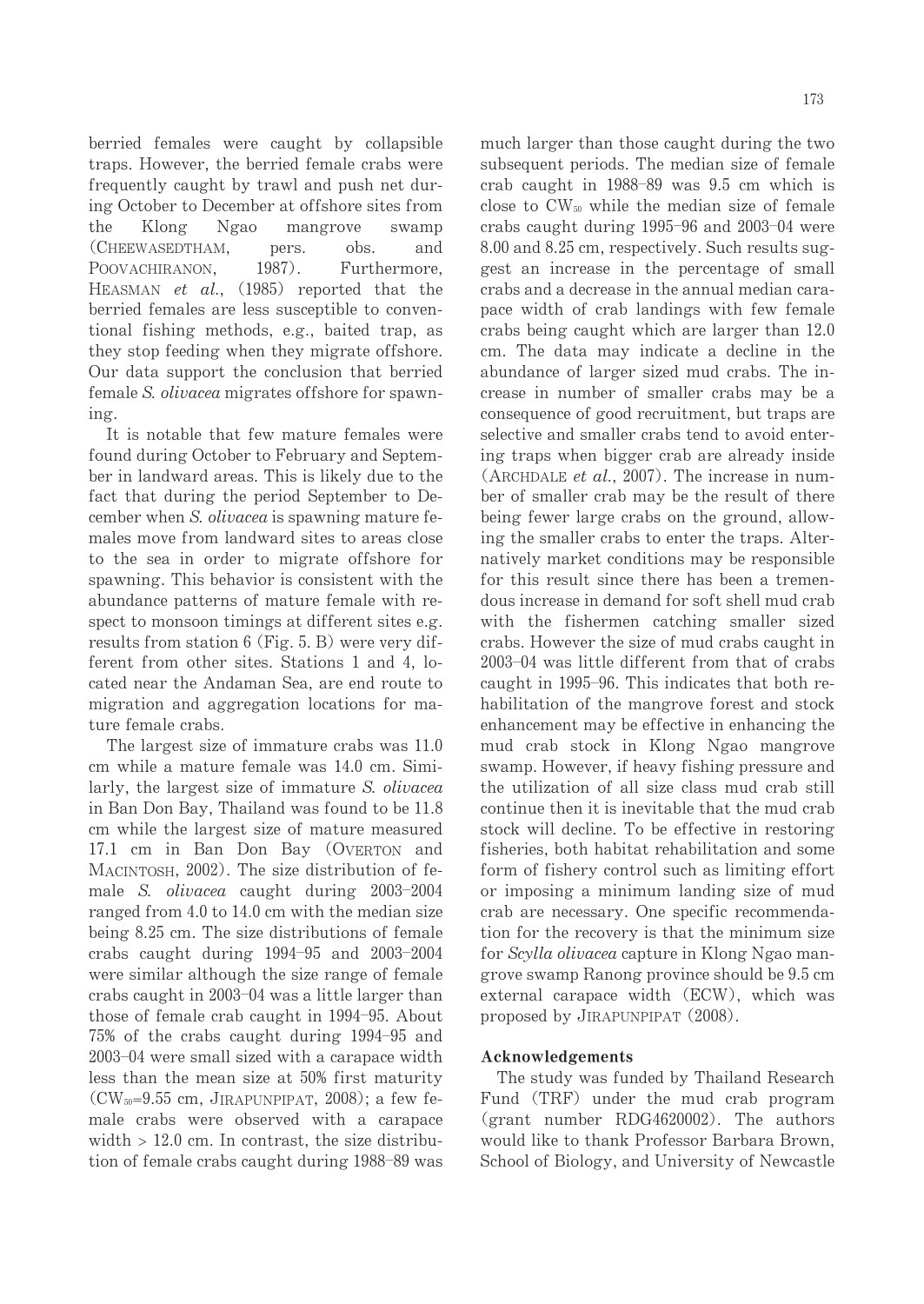upon Tyne. United Kingdom for helpful comment and reading through the manuscript and also our thanks go to all the fishermen from Klong Ngao mangrove forest, Ranong province, which made this study possible through their support and friendship.

#### **References**

- ARCHDALE, M. V. and O. KUWAHARA (2005): Comparative fishing trials for *Charybdis japonica* using collapsible box-shaped and dome-shaped pots. Fisheries Science, 71, 1229-1235
- ARCHDALE, M. V., C.P. ANASCO, Y. KAWAMURA AND S. TOMIKI (2007): Effect of two collapsible pot designs on the invasive swimming crabs Charybdis japonica and Portunus pelagicus. Fisheries Research, 85, 202-209.
- ARCHDALE, M. V., L. KARIYAZONO AND C.P. AÑASCO  $(2006a)$ : The effect of two pot types on entrance rate and entrance behavior of the invasive Japanese swimming crab Charybdis japonica. Fisheries Research, 77, 271-274.
- ARCHDALE, M. V., C.P. AÑASCO and H. SHINJI (2006b): Comparative fishing trials for invasive crabs *Charybdis japonica* and Portunus pelagicus using collapsible pots. Fisheries Research, 82, 50-55.
- CHOLIK, F. (1999): Review of mud crab culture research in Indonesia.  $In:$  Mud crab aquaculture and biology C.P. Keenan and A. Blackshaw. (eds.). Proceedings of an international scientific forum held in Darwin, Australia, 21-24 April 1997. ACAIR Proceeding No.78. Canberra,, Australian Center for International Agricultural Research, p. 14-20.
- HEASMAN, M.P., D.R. FIELDER and R.K. SHEPHERD  $(1985)$ : Mating and spawning in the muderab, Scylla  $serrata$ (Forskal) (Decapoda: Portunidae), in Morton Bay, Queensland. Australian Journal of Marine and Freshwater Research, 36, 773-783.
- HILL, B. J. (1980): Effects of temperature on feeding and activity in mud crab Scylla serrata, Marine Biology, 59, 189-192.
- HILL, B. J., M. J. WILLIAMS and P. DUTTON (1982): Distribution of juvenile, sub adult and adult Scylla serrata (Crustacea Portunisae) on tidal flats in Australia. Marine Biology, 69, 117-120.
- JIRAPUNPIPAT, K. (2008): Population Structure and Size at Maturity of the Orange Mud Crab Scylla olivacea in Klong Ngao Mangrove Swamp, Ranong Province, Thailand. Kasetsart Journal of National Sciences (in press).
- JIRAPUNPIPAT, K. and N. PRADISSAN (2005): Identification and stock assessment of mud crab in Klong Ngao mangrove forest, Ranong province.

Final report of mud crab project. Thailand Research Fund, Thailand, 108 pp.

- KEENAN, C. P. (1999): Aquaculture of mud crab, genus Scylla past, present and future. In: Mud crab aquaculture and biology C.P. KEENAN and A. Blackshaw. (eds.). Proceedings of an International Science Forum held in Darwin, Australia, 21-24 April 1997. ACAIR Proceeding No.78. Canberra, Australian Center for International Agricultural Research, p.9-13.
- KHEMNARK, C. (1995): Ecology and management of mangrove restoration and regeneration in East and Southeast Asia. Proceeding of the Ecotone IV, p. 18-22.
- MACINTOSH, D. J. (1988): The ecology and physiology of decapods of mangrove swamps. Symposium of the Zoological Society of London, 59, 315-341.
- MACINTOSH, D.J., E. C. ASHTON and S. HAVANON (2002): Mangrove rehabilitation and inter-tidal biodiversity: a study in the Ranong mangrove ecosystem, Thailand. Estuarine Coastal and Shelf Science, 55, 331-345.
- MARK, E.W., L.L. VAY, J. H. LABATA, J. BINAS and J.H. PRIMAVERA (2006): Seasonal abundance, distribution and recruitment of mud crabs (Scylla spp.) in replanted mangroves. Estuarine, Coastal and Shelf Science, 66, 493-500.
- MILLER, R.J. (1990): Effectiveness of crab and lobster trap. Canadian Journal of Fisheries and Aquatic Sciences, 47, 1227-51
- MOSER, S., D. J. MACINTOSH, S. LAOPRASERT and N. TONGDEE (2005): Population ecology of the mud crab Scylla olivacea: a study in the Ranong mangrove ecosystem, Thailand, with the emphasis on juvenile recruitment and mortality. Fisheries Research, 71, 27-41.
- OVERTON, J. L. and D. J. MACINTOSH (2002): Estimated size at sexual maturity for female mud crabs (Genus Scylla) from two sympatric species within Ban Don Bay, Thailand. Journal of Crustacean Biology, 22, 790-797.
- POOVACHIRANON, S. (1987): Mud crab Scylla serrata (Forskal) fishery at Bangla mangrove area, Phuket and some biological studies. In: Proceeding the Seminar on Fisheries 1987. Department of Fisheries, Thailand, September 15-17, 1987,  $234 - 242.$
- PRIPANAPONG, S. (1995): Catch and some biological aspects of mud crab (Scylla serrata Forskal) in Ranong province. Technical Paper No. 22. Ranong Coastal Aquaculture station, Dept. of Fisheries, 25 pp.
- ROBERTSON, W. D. and A. KRUGER (1994): Size at maturity, mating and spawning in the portunid crab Scylla serrata (Forskal) in Natal, South Africa, Estuarine, Coastal Shelf Science, 39, 185-200.